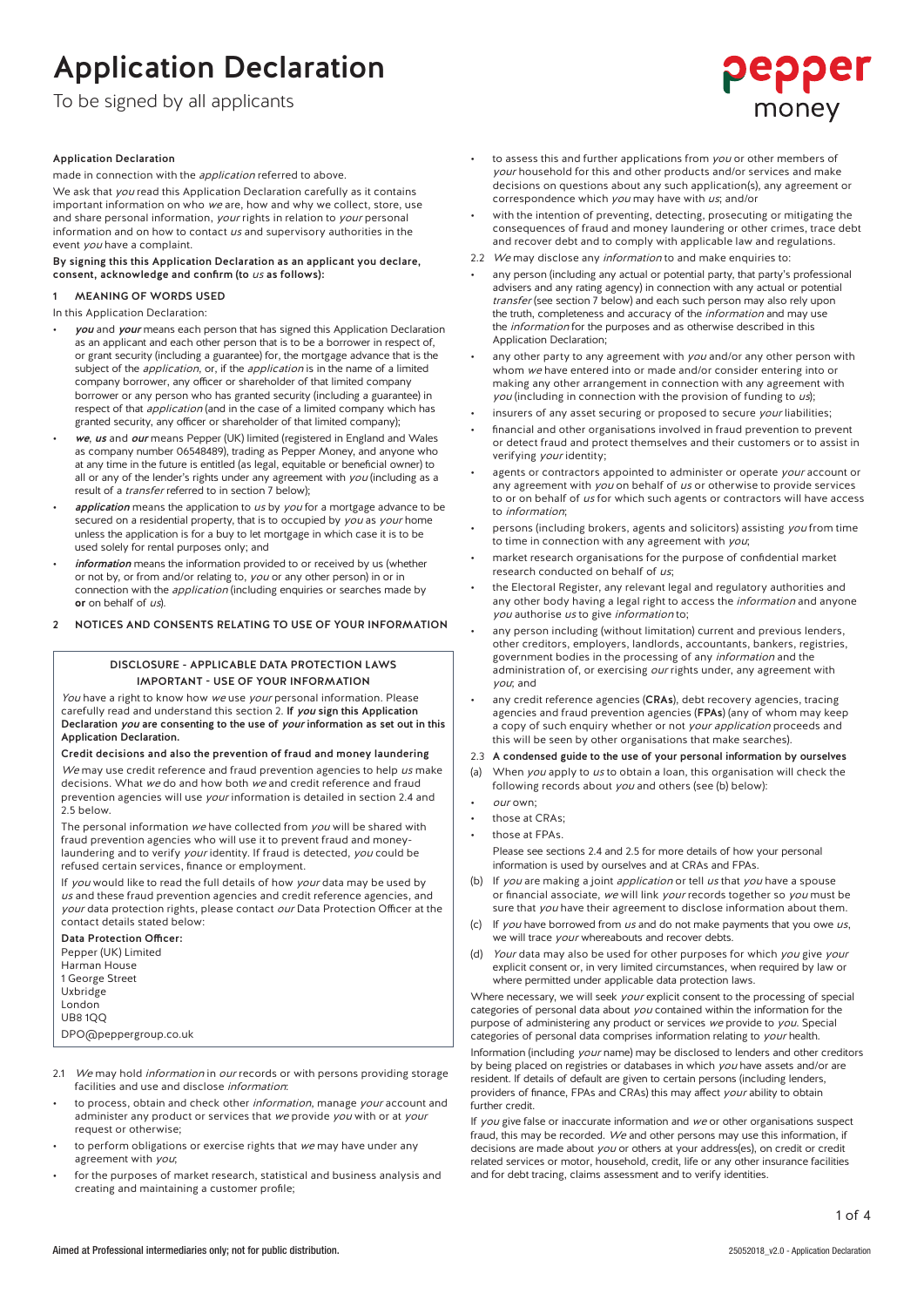For support, please call 03333 701 101

Both incoming and outgoing telephone calls may be recorded and monitored for training and quality control, to monitor compliance with any regulatory requirements, and to establish facts. Any recordings remain our sole property and will be retained in accordance with section 3 below.

- 2.4 A condensed guide to the use of your personal information by us and Credit Reference Agencies (CRAs)
- (a) In order to process *your* application, we will perform credit and identity checks on you with one or more CRAs and we may also make periodic searches at CRAs to manage your account with us.
- To do this, we will supply your personal information to CRAs and they will give us information about you. This will include information from your credit application and about your financial situation and financial history. CRAs will supply to us both public (including the electoral register) and shared credit, financial situation and financial history information and fraud prevention information.
- (c) We will use this information to:
- assess your creditworthiness and whether you can afford to take the product;
- verify the accuracy of the data  $you$  have provided to  $us$ ;
- prevent criminal activity, fraud and money laundering;
- manage *your* account(s)
- trace and recover debts; and
- ensure any offers provided to you are appropriate to your circumstances.
- (d) We will continue to exchange information about you with CRAs while you have a relationship with us.
- (e) We will also inform the CRAs about your settled accounts. If you borrow and do not repay in full and on time, CRAs will record the outstanding debt. This information may be supplied to other organisations by CRAs.
- (f) When CRAs receive a search from  $us$  they will place a search footprint on your credit file that may be seen by other lenders.
- $(g)$  If you are making a joint application, or tell us that you have a spouse or financial associate, we will link your records together, so you should make sure you discuss this with them, and share with them this information, before lodging the application. CRAs will also link your records together and these links will remain on your and their files until such time as you or your partner successfully files for a disassociation with the CRAs to break that link.
- The identities of the CRAs, their role also as fraud prevention agencies, the personal information they hold, the ways in which they use and share personal information, data retention periods and your data protection rights with the CRAs are explained in more detail at https://www.peppergroup.co.uk/siteassets/downloads/CRAIN.pdf

CRAIN is also accessible from each of the three applicable CRAs – clicking on any of these three links will also take you to the same CRAIN document: Callcredit https://www.callcredit.co.uk/crain Equifax https://www.equifax.co.uk/crain

Experian http://www.experian.co.uk/crain/index.html

- 2.5 A condensed guide to the use of your personal information by us and Fraud Prevention Agencies (FPAs)
- (a) Before we provide services, financing or a mortgage to  $you$ , we undertake checks for the purposes of preventing fraud and money laundering, and to verify your identity. These checks require us to process personal data about you.
- (b) The personal data you have provided, we have collected from you, or we have received from third parties will be used to prevent fraud and money laundering, and to verify *your* identity.
- (c) Details of the personal information that will be processed include, for example: name, address, date of birth, contact details, financial information, employment details, device identifiers including IP address and vehicle details.
- We and FPAs may also enable law enforcement agencies to access and use your personal data to detect, investigate and prevent crime.
- (e) We process your personal data on the basis that we have a legitimate interest in preventing fraud and money laundering, and to verify identity, in order to protect our business and to comply with laws that apply to us. Such processing is also a contractual requirement of the services, mortgage or financing you have requested.
- (f) FPAs can hold your personal data for different periods of time, and if you are considered to pose a fraud or money laundering risk, your data can be held for up to six (6) years.
- (g) If we, or a FPA, determine that you pose a fraud or money laundering risk, we may refuse to provide services, financing or a mortgage which you have requested, or we may stop providing existing services to  $you$  and  $we$  or an FPA may also pass this information to other FPAs and other organisations to prevent fraud and money laundering.
- (h) A record of any fraud or money laundering risk will be retained by the FPAs, and may result in others refusing to provide services, financing or employment to you. If you have any questions about this, please contact us our Data Protection Officer whose contact details are set out at section 2 above.
- (i) Whenever FPAs transfer your personal data outside of the European Economic Area, they impose contractual obligations on the recipients of that data to protect your personal data to the standard required in the European Economic Area. They may also require the recipient to subscribe to 'international frameworks' intended to enable secure data sharing.
- (j) We and other organisations may access and use from other countries the information recorded by FPAs.

# Legal Bases

In order to process and use your personal information, we rely on one or more of the following legal basis:

- processing is necessary for the performance of a contract to which you are party, or in order to take steps at your request prior to entering into a contract;
- (ii) processing is necessary for compliance with a legal obligation to which we are subject; and/or
- (iii) where applicable, you have given explicit consent to the processing of your special categories of personal information (e.g. medical information) for one or more specified purposes.

# How to find out more

This is a condensed version and if you would like to read the full details of how your data may be used please contact our Data Protection Officer (see Section 2 above). You can contact the CRAs currently operating in the UK; the information they hold may not be the same so it is worth contacting them all. They will charge you a small statutory fee.

CallCredit, Consumer Services Team, PO Box 491, Leeds, LS3 1WZ or call 0870 060 1414 or log on to www.callcredit.co.uk

Equifax PLC, Credit File Advice Centre, PO Box 1140, Bradford, BD1 5US or call 0844 335 0550 or log on to www.equifax.co.uk

Experian, Consumer Help Service, PO Box 8000, Nottingham NG80 7WF or call 0844 481 8000 or log on to www.experian.co.uk

Please contact our Data Protection Officer (see Section 2 above) if you want to receive details of the relevant FPAs.

CRAs may use credit scoring methods to assess the information and to verify your identity. Transfer of your information out of the EEA

We may transfer information for use in the ways described in this Application Declaration to countries outside the European Economic Area (EEA) which may not have the same level of legal protection as countries within it. Any transfer of your personal data will be subject to the EU Model Clauses as permitted under applicable data protection laws that are designed to safeguard your privacy rights and give you remedies in the unlikely event of a misuse of your personal information. If you would like to find out more about any such transfers, please contact our Data Protection Officer whose details are set out in section 2 of this Application Declaration.

# Your Rights

Under applicable data protection law, you have a number of important rights free of charge. In summary, those include rights to:

- access to the personal information we hold about you;
- require us to correct any mistakes in your personal information which we hold;
- require the erasure of personal information concerning  $you$  in certain situations;
- receive the personal information concerning you which you have provided to us, in a structured, commonly used and machine-readable format and require us to transmit those data to a third party in certain situations;
- object at any time to processing of personal information concerning you for direct marketing;
- object in certain circumstances to decisions being taken by automated means which produce legal effects concerning you or similarly significantly affect you;
- object in certain other situations to our continued processing of your personal information; and/or
- otherwise restrict our processing of your personal information in certain circumstances.

If you would like to exercise any of these rights, please email or write to our Data Protection Officer (see details in Section 2).

# 3 HOW LONG YOUR PERSONAL INFORMATION WILL BE KEPT

3.1 At the end of your relationship with us, we retain your personal information for the period for which we are required to retain this personal information in order to meet our regulatory requirements. Where retention is based on other reasons, we will retain it for no more than 7 years.

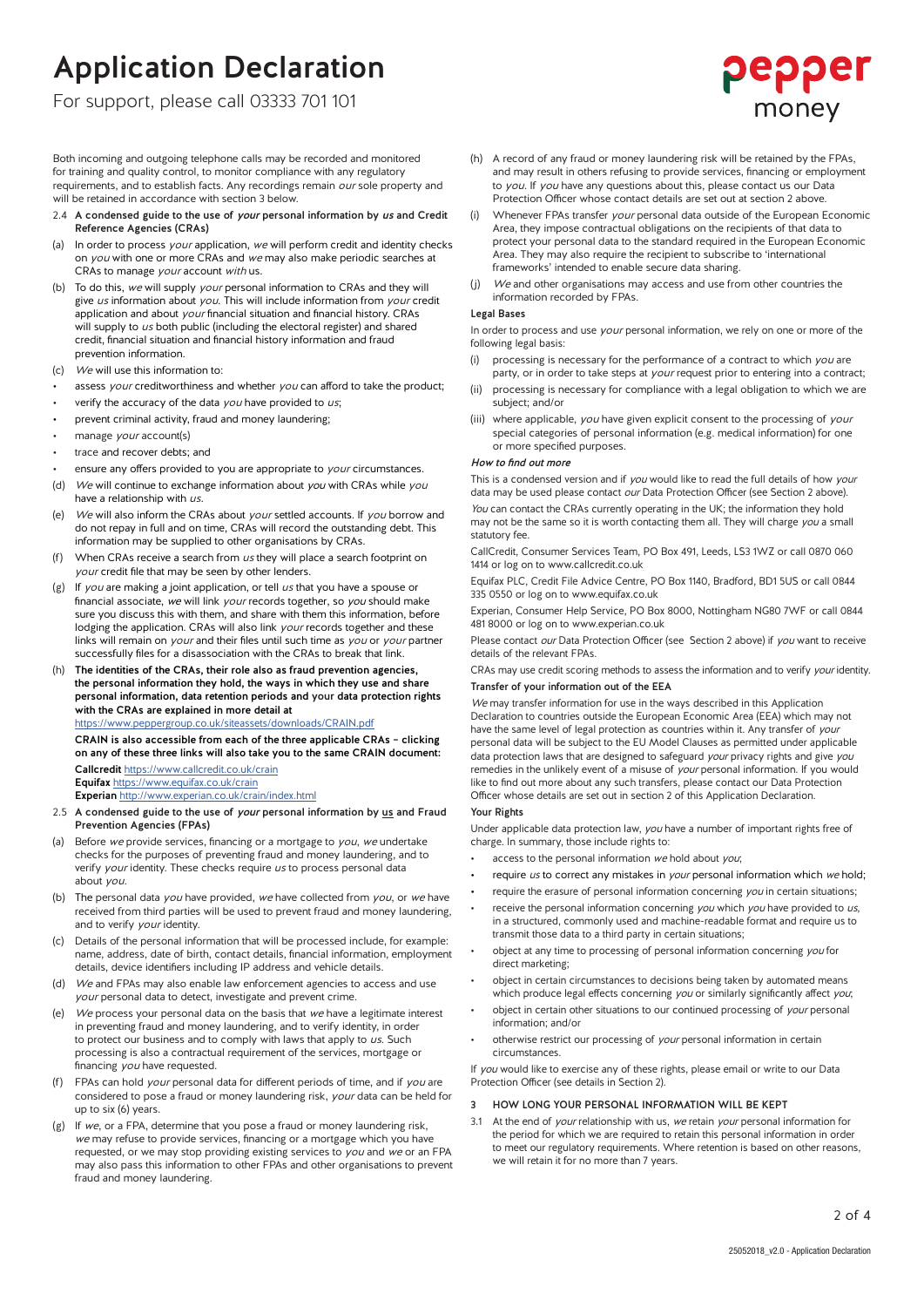For support, please call 03333 701 101



# 4 SOME ASPECTS OF THE APPLICATION

- 4.1 If the *application* is in the name of a limited company borrower, *you* are director(s) authorised by the limited company to make the application and all directors and shareholders will act as guarantor(s) of the mortgage, you understand and accept that you will be liable for the full amount of the mortgage as well as the applicant company. Furthermore you agree to take independent legal advice.
- 4.2 You consent to us being provided, by your conveyancers, with a complete copy of *your* file held by *your* conveyancers in relation to the whole transaction (not limited to the proposed mortgage) of which the proposed mortgage forms part should we require it for whatever reason. For the avoidance of doubt, you confirm that you have, in providing this consent, provided it irrevocably to us and that it includes a waiver of any right to privilege and/or confidentiality which the file may otherwise attract.
- 4.3 If this is a buy to let mortgage, the mortgage property is to be used solely for rental purposes only and is not intended to be occupied by you nor by your spouse (or a person whose relationship has the characteristics of a spouse) nor by a close relative (including parent, brother, sister, child, grandparent or grandchild).

#### 5 ENGLISH LANGUAGE

We will only communicate with you, provide *information* to you and enter into agreements with you in English.

### 6 ASSESSMENT AND INDICATIONS

We may use a credit scoring or other automated decision-making system in assessing information and we may decline your application or withdraw or revise any indication to you that we are willing 'in principle' to enter into a loan agreement, or propose to enter into a loan agreement, without giving any reason whatsoever.

#### **CONSENT TO TRANSFERS**

At any time and from time to time, we can enter into and make a transfer (being a transfer, assignment or assignation (whether absolute or by way of security), mortgage, charge, standard security, creation of trust over, agreement to sell or other disposal (in law or in equity or beneficially) of all or any of *our* rights, title, interests, benefits and obligations in respect of all or any of the information and/or this document) without any further consent from or notice to you.

A transfer will not change your rights and guarantees in relation to the information and/or this document and will not change the terms and conditions relating to the information and/or this Application Declaration.

# 8 APPLICABLE LAW

This Application Declaration and *our* dealings with *you* with a view to entering into this Application Declaration, the loan and other related agreements, and any non-contractual aspects arising in connection with this Application Declaration or those dealings, are governed by English law subject to the exclusive jurisdiction of the English courts.

## 9 COMPLAINTS

If you have a complaint about your mortgage or about any other aspect of our Application Declaration or conduct then we urge you to contact us. You can contact us by phone, in person or in writing either by post or email. Details of *our* complaint handling procedures can be obtained from Pepper (UK) Limited at Harman House, 1 George Street, Uxbridge, London UB8 1QQ or by telephone on 03333 701 101. You can find details of our complaints process by going to

https://www.peppergroup.co.uk/complaints. In some cases, you may also refer your complaint to the Financial Ombudsman Service. Details are available on our website, or the Financial Ombudsman site which is http://www.financial-ombudsman.org.uk If you have a complaint about how we process your personal information, you can contact our Data Protection Officer (see details in Section 2). We hope that our Data

Protection Officer can resolve any query or concern you raise about our use of your information. If you believe our processing of your personal information does not comply with

applicable data protection law, you can make a complaint to the UK Information Commissioner's Office who may be contacted at https://ico.org.uk/concerns or telephone: 0303 123 1113.

# 10 YOUR CONFIRMATIONS IN RELATION TO INFORMATION AND THE APPLICATION

In particular, each person that has signed this Application Declaration as an applicant declares and confirms (in each case for him/herself and on behalf of each other person, if any, falling within the definition of 'you' in section 1 above) to us that:

- 10.1 Each such person that has signed this Application Declaration as an applicant is duly entitled to and authorised by, each other person, if any, falling within the definition of 'you' in section 1 above to sign this Application Declaration on behalf of such other person.
- 10.2 Each of you has personally read and checked all the information provided in the application.
- 10.3 All of the information is true, accurate and complete and is not ambiguous or misleading. You have not withheld or concealed anything which adversely affects and/or is reasonably likely to adversely affect those things or our assessment and/or any information.
- 10.4 You consent to your mortgage intermediary acting for you in your application and where you have given information to your mortgage intermediary, you consent to your details and all the information in the application being manually inputted and subsequently transmitted electronically to us by your mortgage intermediary. You consent to us liaising with your mortgage intermediary about any matters connected with the application and your mortgage, including any complaint about your application or mortgage.
- 10.5 You shall let us know at once (and provide us with full details) if you become aware that any personal information is or becomes wrong or out of date or if anything changes in any way which adversely affects and/or is reasonably likely to:
- render any *information* ambiguous and/or misleading; or
- adversely affect the truth, accuracy and/or completeness of the information or our assessment of you and/or any information.
- 10.6 You are entitled to, and have the consent of, each person to disclose information relating to that person that you have provided in, or in connection with, your application, or which you otherwise provide to us, which may be used as indicated in this Application Declaration.
- 10.7 Where you have asked a person for advice and/or a recommendation about a loan or similar product, that person (not us) is responsible to you for any advice which that person gives or any recommendation which that person makes. You must notify that person of any material changes to the information in order that such person can provide you with updated advice and recommendations. You confirm that you have not received any advice or any recommendation from us in connection with this application.
- 10.8 If any information provided by you is incorrect you will make good any loss which we may suffer by acting in reliance upon that information.
- 10.9 If the *application* is successful the provisions of this Application Declaration will continue to apply after the completion of the mortgage.